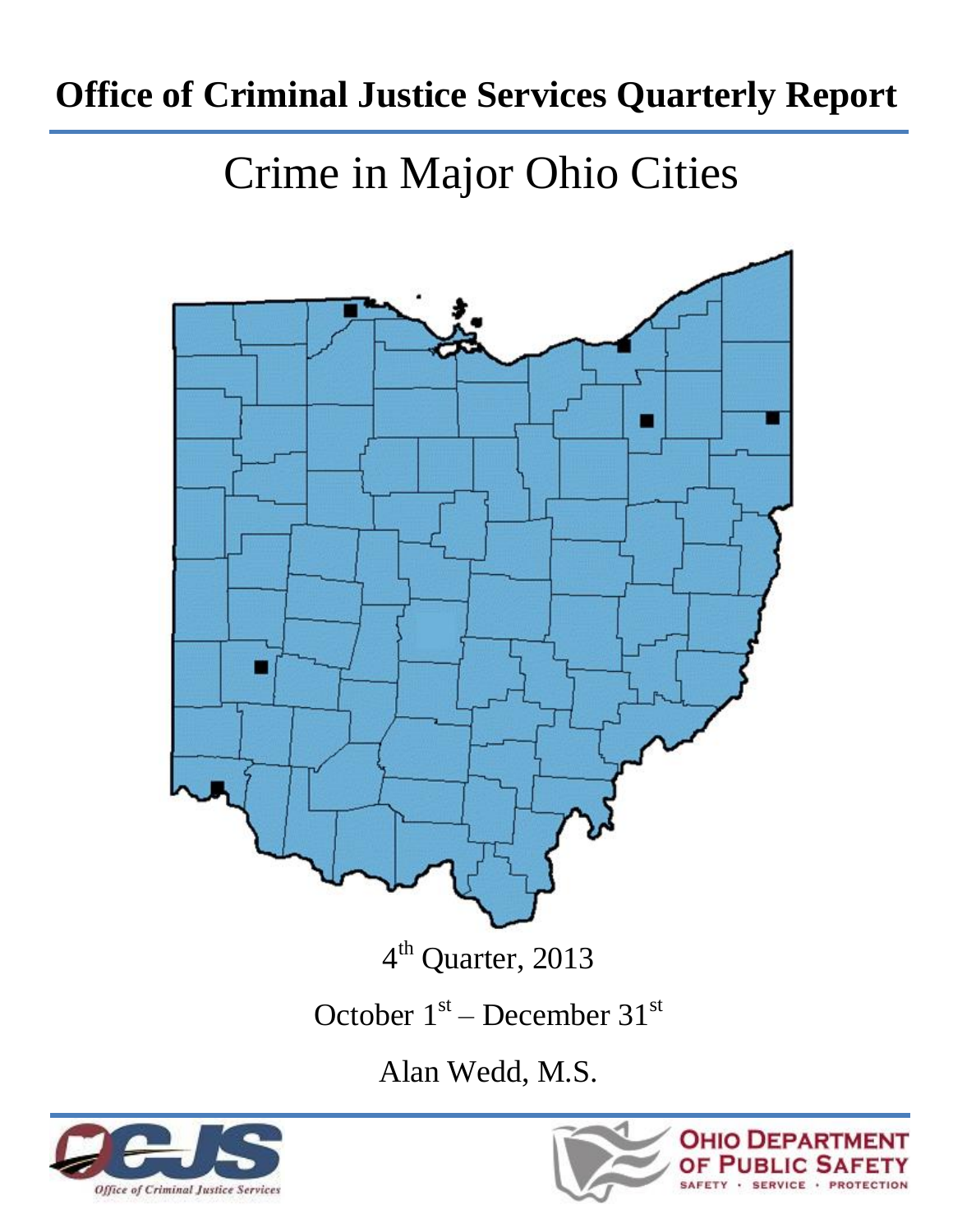#### **Overview**

- This report provides information about crimes occurring in major Ohio cities during the fourth quarter (October  $1<sup>st</sup>$  – December 31<sup>st</sup>) of 2013. The cities included in this report are Akron, Cincinnati, Cleveland, Columbus, Dayton, Toledo, and Youngstown.
- Data for this report are taken from the Ohio Incident-Based Reporting System (OIBRS). OIBRS is a voluntary crime reporting program that allows Ohio law enforcement agencies to electronically submit crime statistics to state and federal government agencies.
- The data included in this report consist of the seven most severe categories of offenses collected by the FBI's Uniform Crime Reporting (UCR) Program. These offenses are known as Part 1 crimes, and are divided in to two categories: violent crimes (murder, forcible rape, robbery, and aggravated assault) and property crimes (burglary, larceny/theft, motor vehicle theft, and  $arson<sup>1</sup>$ ).
- Data from the fourth quarter of 2013 are compared to the fourth quarter of 2012 to provide context.

**Disclaimer:** Data included in this report are preliminary, and only as accurate as the data provided by local law enforcement agencies.

 $\overline{\phantom{a}}$  $1$  Arson data are omitted from this report due to limited reporting of offenses.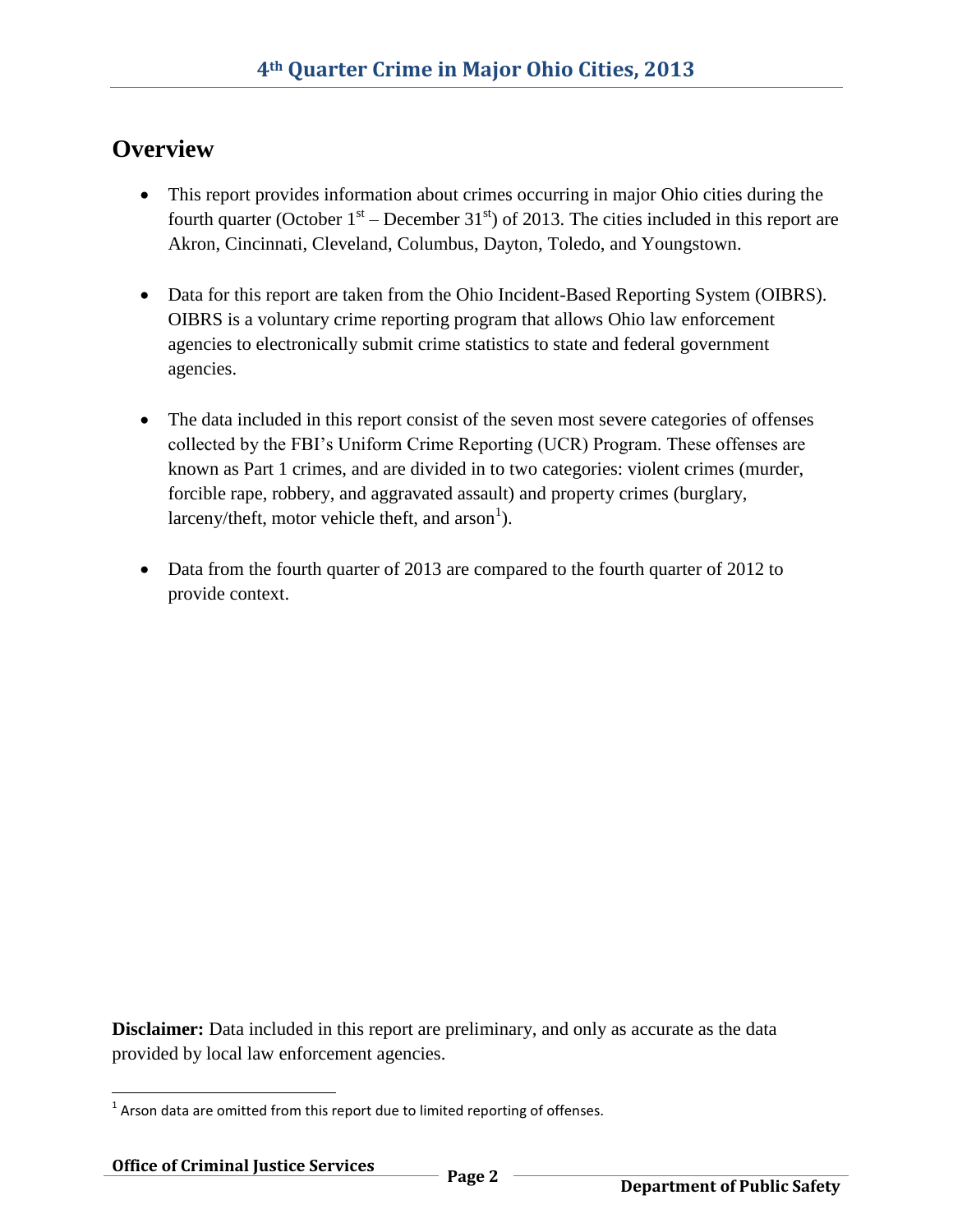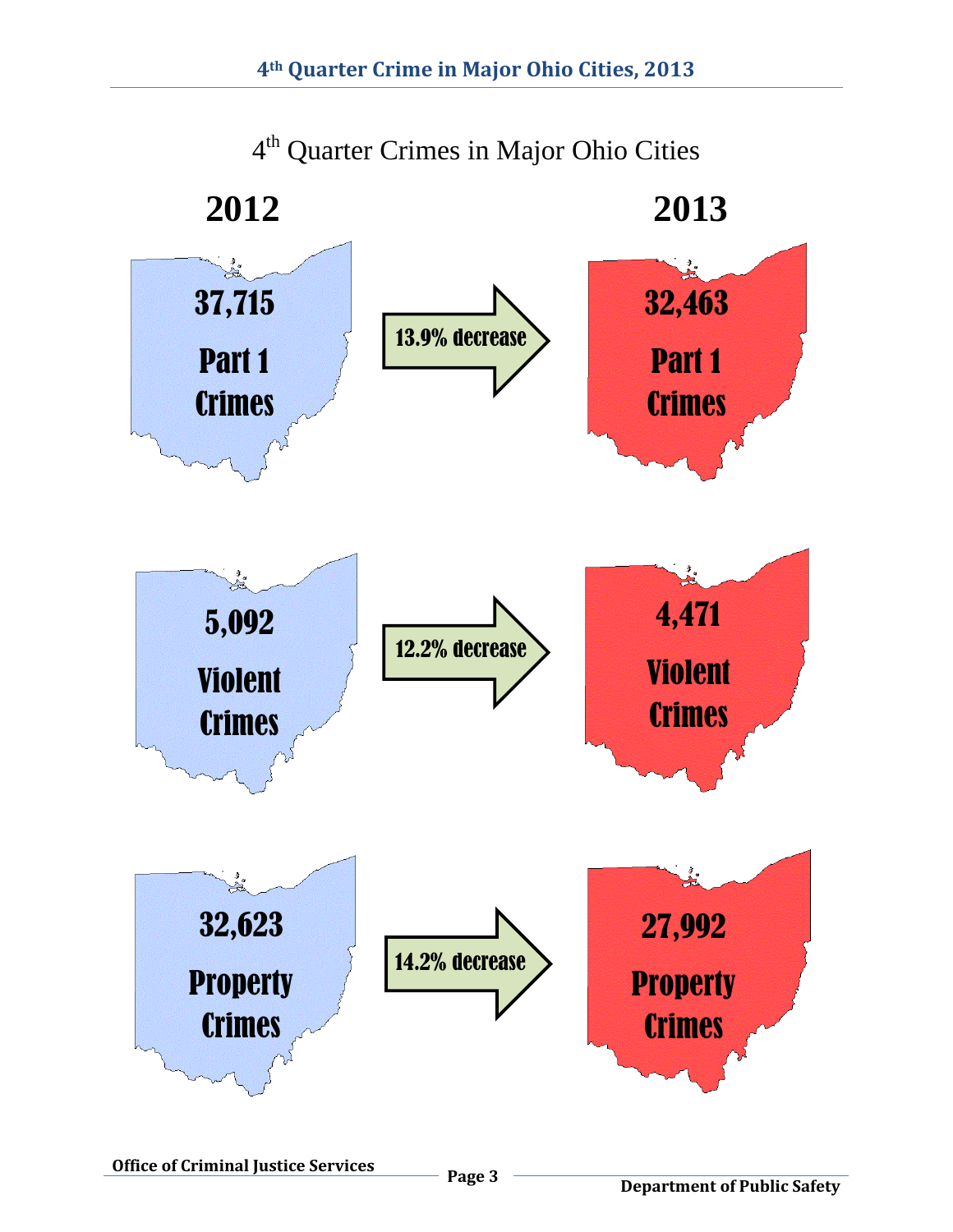#### **Summary**

- A total of 32,463 Part 1 crimes were reported in major Ohio cities during the fourth quarter of 2013. This represents a **13.9% decrease** from the 37,715 Part 1 crimes reported during the fourth quarter of 2012.
- The 4,471 violent crimes reported in the fourth quarter of 2013 represent a **12.2% decrease** from the 5,092 violent crimes reported in the fourth quarter of 2012.
- The 27,992 property crimes reported in the fourth quarter of 2013 represent a **14.2% decrease** from the 32,623 property crimes reported in the fourth quarter of 2012.
- All of the cities included in this analysis reported a decrease in both violent and property crime from the fourth quarter of 2012 to the fourth quarter of 2013.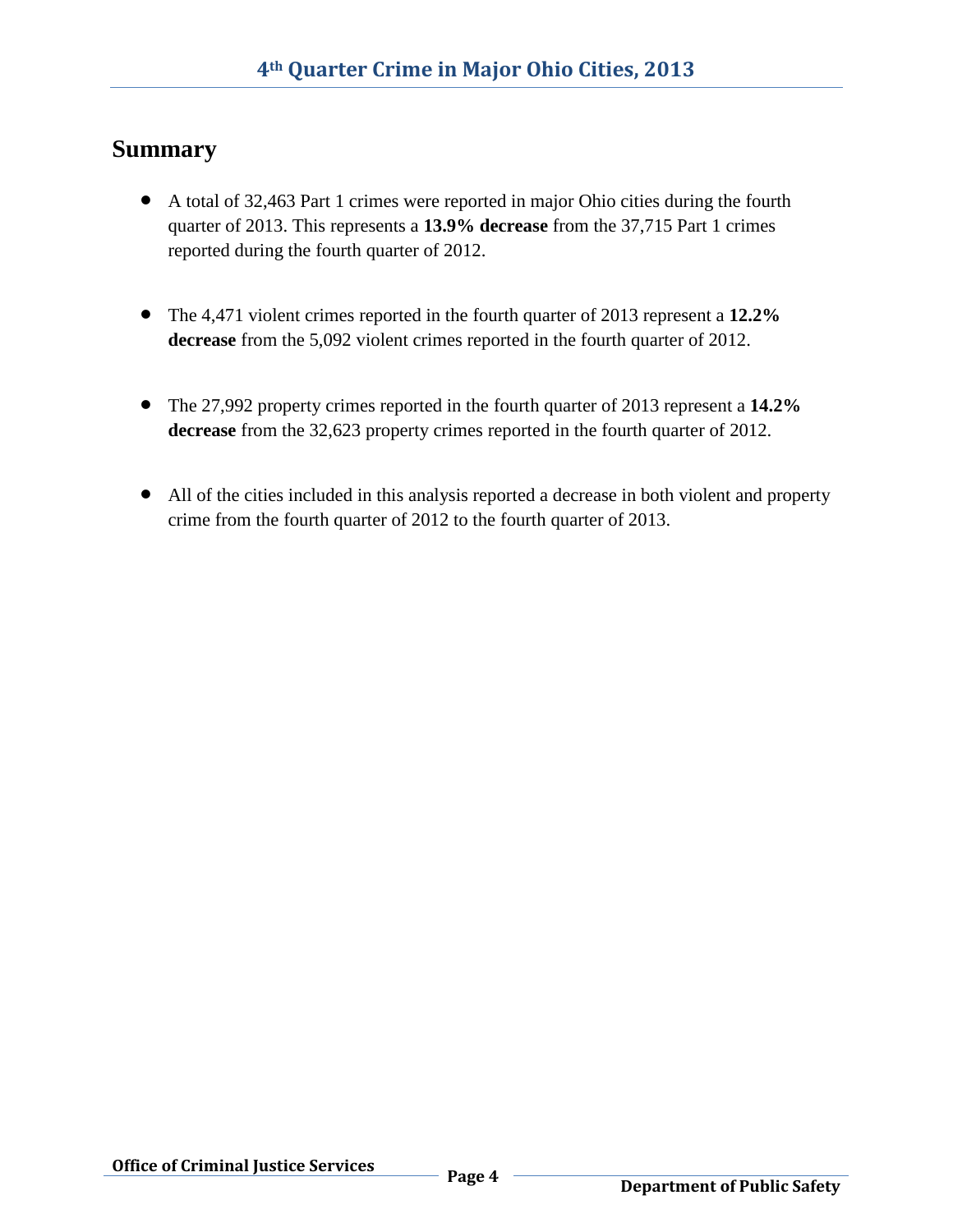### **Violent Crime**

- According to the UCR Program, violent crimes are offenses that involve force or the threat of force. Four different offenses are categorized as violent crimes: murder, forcible rape, robbery, and aggravated assault.
- Offenses for all categories of violent crime decreased from the fourth quarter of 2012 to the fourth quarter of 2013.

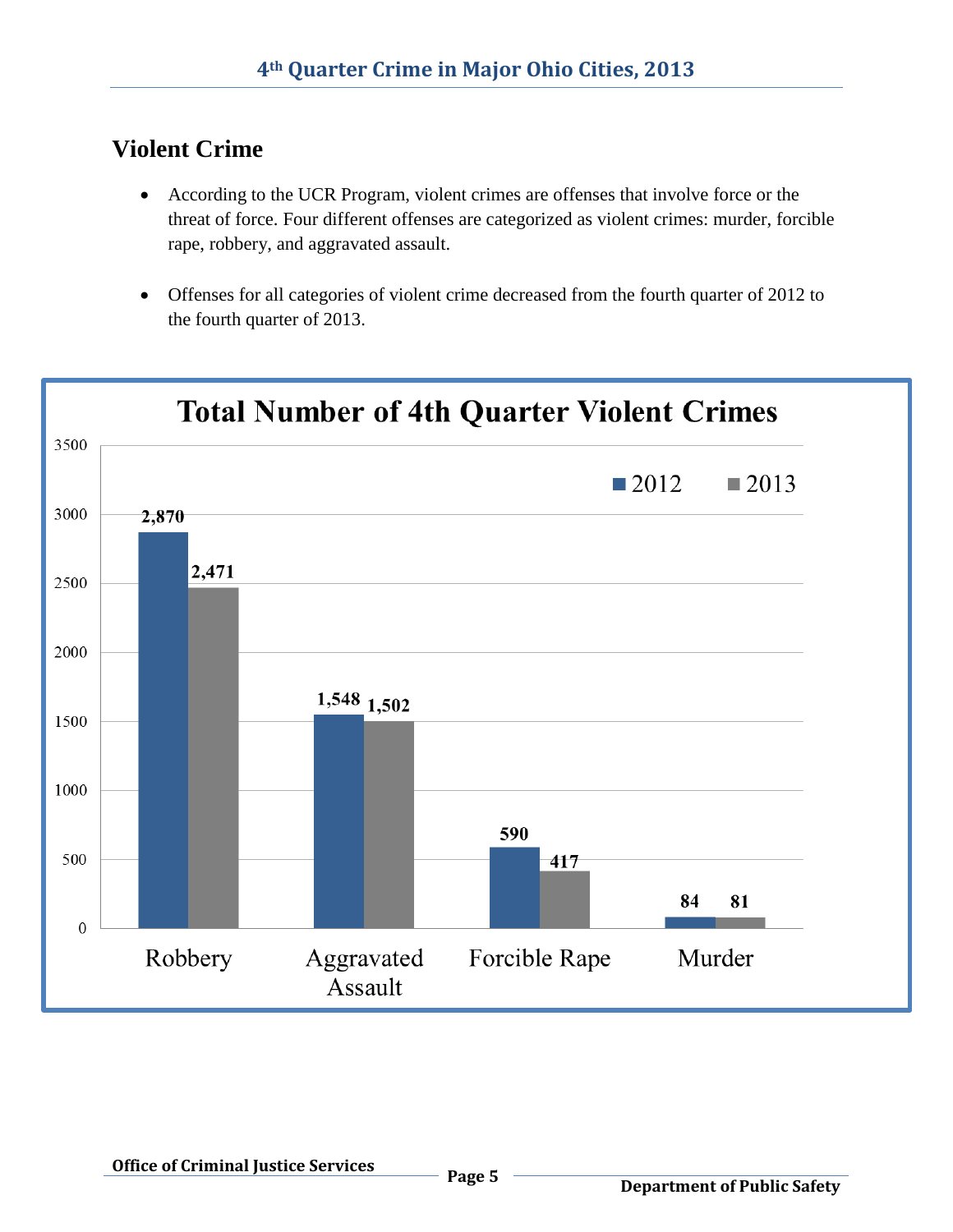|                  |       | <b>TOTAL</b> |        | <b>RATE</b>   |                 |
|------------------|-------|--------------|--------|---------------|-----------------|
| <b>CITY</b>      | 2012  | 2013         | 2012   | 2013          | % CHANGE        |
| Akron            | 152   | 116          | 76.56  | 58.26         | 23.9 % decrease |
| Cincinnati       | 446   | 454          | 150.40 | 152.89        | 1.7 % increase  |
| <b>Cleveland</b> | 933   | 902          | 238.66 | 227.31        | 4.8 % decrease  |
| <b>Columbus</b>  | 787   | 542          | 97.18  | 66.93         | 31.1 % decrease |
| Dayton           | 182   | 140          | 128.75 | 98.92         | 23.2 % decrease |
| Toledo           | 311   | 262          | 109.50 | 91.22         | 16.7 % decrease |
| Youngstown       | 59    | 55           | 90.21  | 82.11         | 9 % decrease    |
| <b>TOTAL</b>     | 2,870 | 2,471        |        | 131.25 113.58 | 13.5 % decrease |

#### 4<sup>th</sup> Quarter Robbery<sup>2</sup>

- **Robberies decreased by 13.5%** during the fourth quarter of 2013.
- Cincinnati was the only city to report an increase in robberies, which amounted to less than 2%.

|              |       | <b>TOTAL</b> |        | <b>RATE</b> |                 |
|--------------|-------|--------------|--------|-------------|-----------------|
| <b>CITY</b>  | 2012  | 2013         | 2012   | 2013        | % CHANGE        |
| Akron        | 282   | 225          | 142.03 | 113.00      | 20.4 % decrease |
| Cincinnati   | 289   | 285          | 97.45  | 95.98       | 1.5 % decrease  |
| Cleveland    | 396   | 439          | 101.30 | 110.63      | 9.2 % increase  |
| Dayton       | 137   | 114          | 96.92  | 80.55       | 16.9 % decrease |
| Toledo       | 367   | 363          | 129.22 | 126.39      | 2.2 % decrease  |
| Youngstown   | 77    | 76           |        | 113.46      | 3.6 % decrease  |
| <b>TOTAL</b> | 1.548 | 1.502        | 112.43 | 108.17      | 3.8 % decrease  |

#### 4<sup>th</sup> Quarter Aggravated Assault<sup>3</sup>

- **Aggravated assaults decreased by 3.8%** during the fourth quarter of 2013.
- Cleveland was the only city to report an increase in aggravated assaults.

 $\overline{\phantom{a}}$ 

 $^{2}$ % change is calculated based on rate. Rate describes the total number of offenses per 100,000 people and is rounded to the nearest hundredth. Rounding may lead to discrepancies for column and row totals.  $3$ Data for Columbus aggravated assault offenses are not available.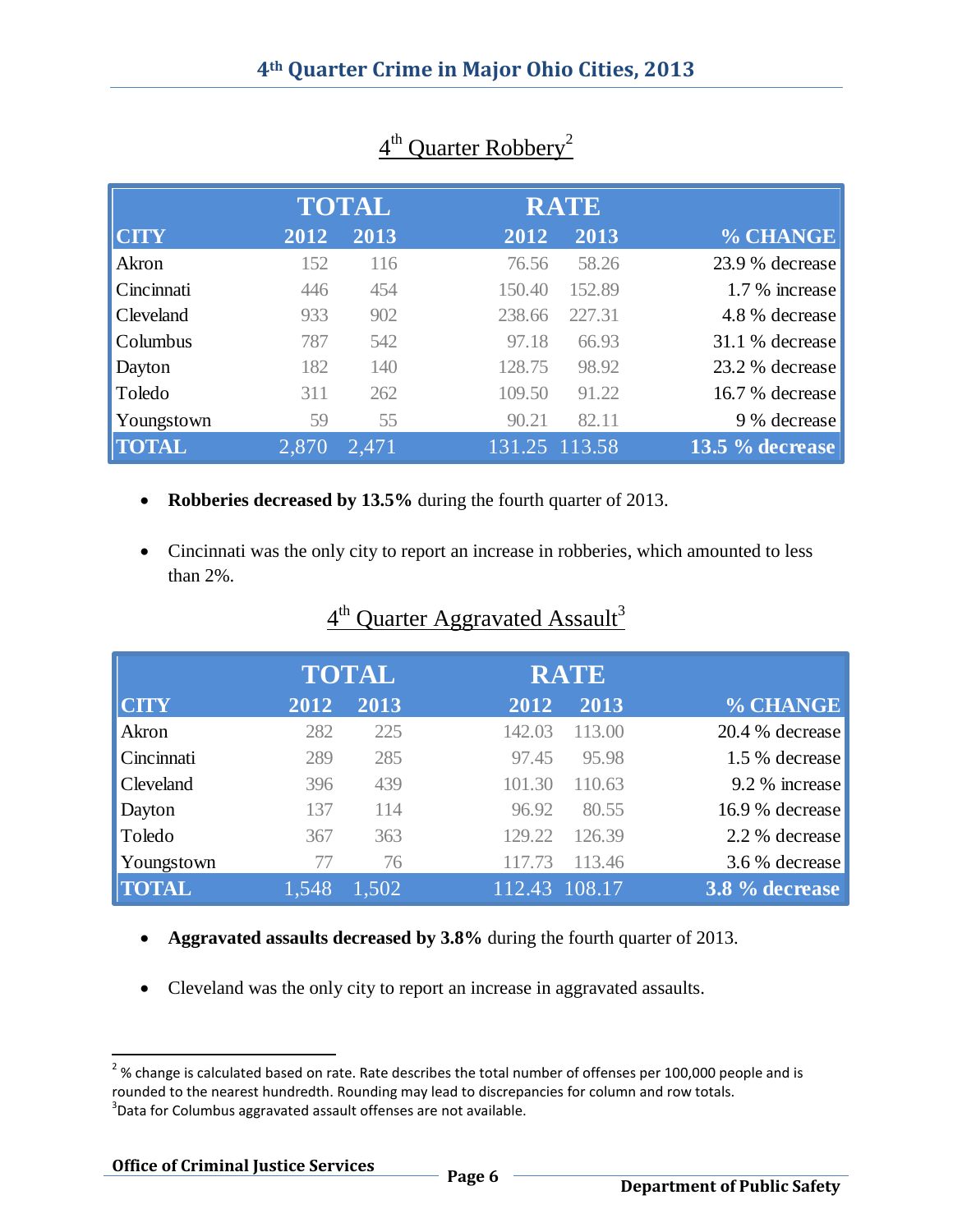|                  |      | <b>TOTAL</b> |       | <b>RATE</b> |                   |
|------------------|------|--------------|-------|-------------|-------------------|
| <b>CITY</b>      | 2012 | 2013         | 2012  | 2013        | % CHANGE          |
| Akron            | 41   | 42           | 20.65 | 21.09       | 2.2 % increase    |
| Cincinnati       | 71   | 55           | 23.94 | 18.52       | 22.6 % decrease   |
| <b>Cleveland</b> | 126  | 102          | 32.23 | 25.70       | 20.2 % decrease   |
| Columbus         | 248  | 164          | 30.62 | 20.25       | 33.9 % decrease   |
| Dayton           | 41   | 24           | 29.00 | 16.96       | 41.5 % decrease   |
| Toledo           | 48   | 22           | 16.90 | 7.66        | 54.7 % decrease   |
| Youngstown       | 15   | 8            | 22.93 | 11.94       | 47.9 % decrease   |
| <b>TOTAL</b>     | 590  | 417          | 26.98 | 19.17       | $29.0\%$ decrease |

#### 4<sup>th</sup> Quarter Forcible Rape

- Forcible rapes decreased by  $29.0\%$  during the  $4<sup>th</sup>$  quarter of 2013.
- Akron was the only city to report an increase in forcible rapes, and that increase was only by 1 incident.

#### 4<sup>th</sup> Quarter Murder

|              |      | <b>TOTAL</b> |      | <b>RATE</b> |                 |
|--------------|------|--------------|------|-------------|-----------------|
| <b>CITY</b>  | 2012 | 2013         | 2012 | 2013        | % CHANGE        |
| Akron        |      | 3            | 3.53 | 1.51        | 57.3 % decrease |
| Cincinnati   | 14   | 18           | 4.72 | 6.06        | 28.4 % increase |
| Cleveland    | 21   | 15           | 5.37 | 3.78        | 29.6 % decrease |
| Columbus     | 13   | 18           | 1.61 | 2.22        | 38.5 % increase |
| Dayton       | 9    | 12           | 6.37 | 8.48        | 33.2 % increase |
| Toledo       | 14   |              | 4.93 | 2.44        | 50.6 % decrease |
| Youngstown   | 6    | 8            | 9.17 | 11.94       | 30.2 % increase |
| <b>TOTAL</b> | 84   | 81           | 3.84 | 3.72        | 3.1 % decrease  |
|              |      |              |      |             |                 |

- **Murders decreased by 3.1%** during the fourth quarter of 2013.
- Cincinnati, Columbus, Dayton, and Youngstown were the only cities to report an increase in murders.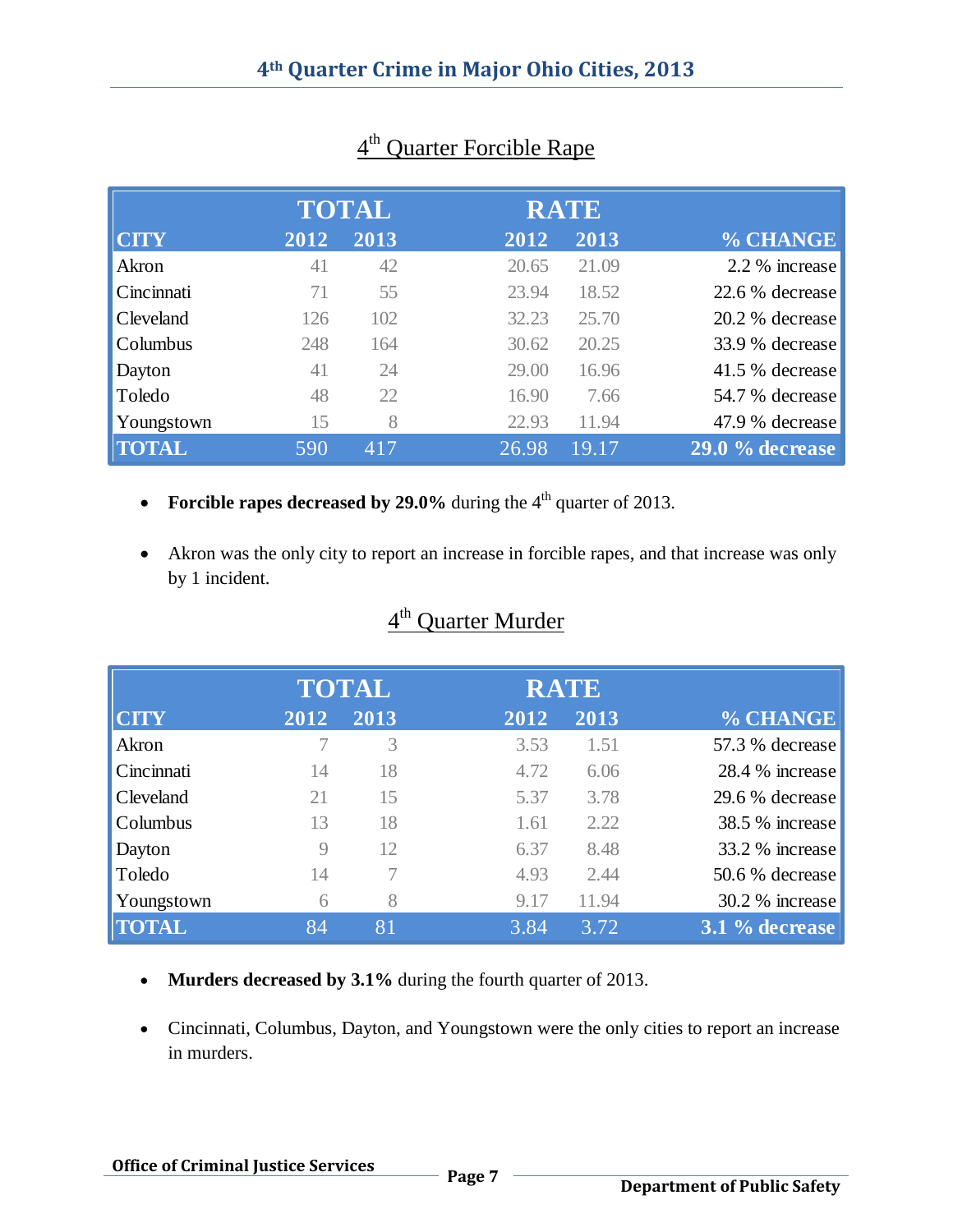# **Property Crimes**

- According to the UCR Program, property crimes are offenses involving the taking of money or property without force or the threat of force against a victim. Three different offenses are categorized as property crime: burglary, larceny/theft, and motor vehicle theft.
- All categories of property crime decreased from the fourth quarter of 2012 to the fourth quarter of 2013.

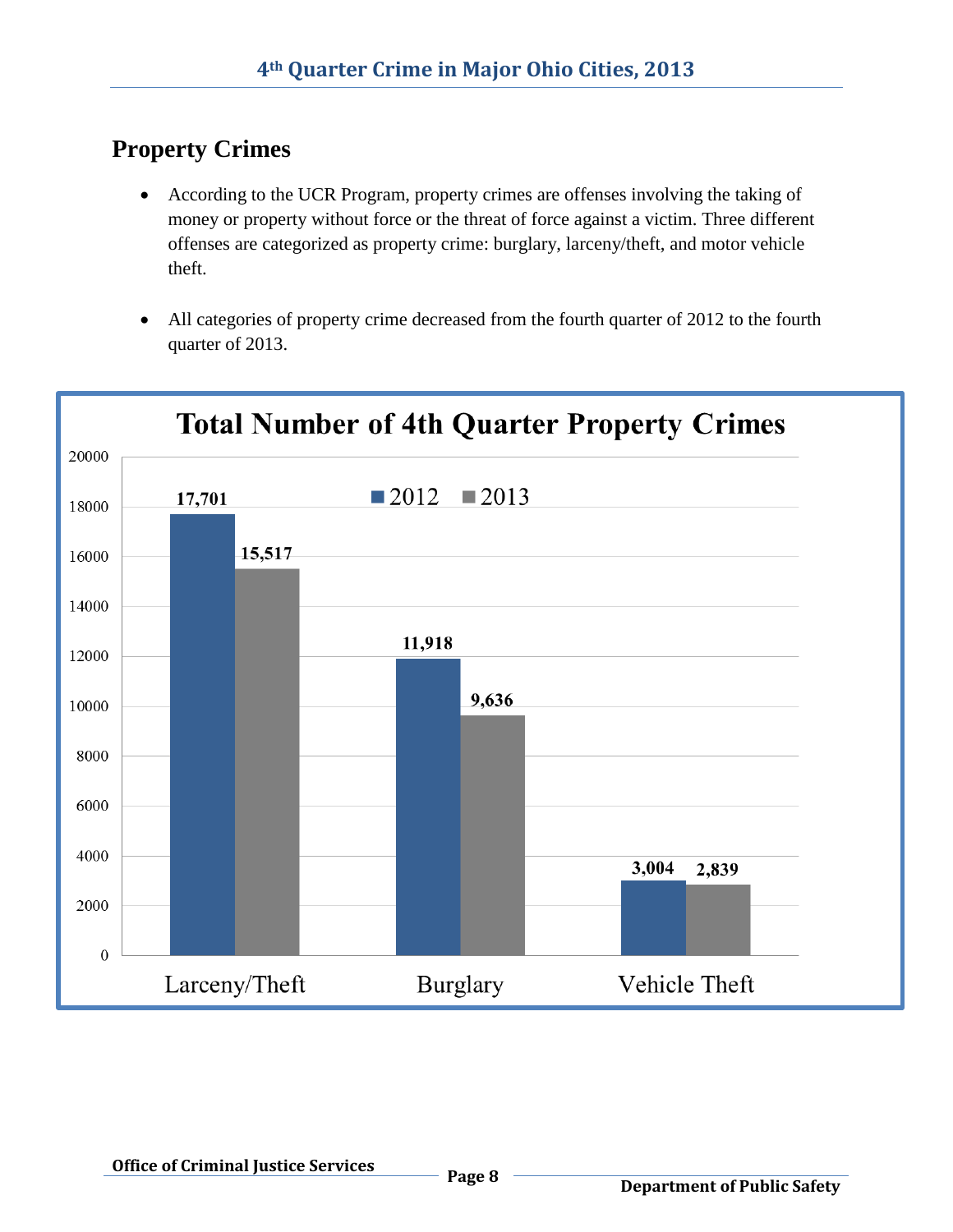|                  |       | <b>TOTAL</b>  |          | <b>RATE</b> |                   |
|------------------|-------|---------------|----------|-------------|-------------------|
| <b>CITY</b>      | 2012  | 2013          | 2012     | 2013        | % CHANGE          |
| Akron            | 1,497 | 1,557         | 753.97   | 781.98      | 3.7 % increase    |
| Cincinnati       | 3,182 | 2,446         | 1,073.01 | 823.73      | 23.2 % decrease   |
| <b>Cleveland</b> | 4,569 | 4,304         | 1,168.76 | 1,084.64    | 7.2 % decrease    |
| <b>Columbus</b>  | 6,903 | 5,736         | 852.43   | 708.32      | 16.9 % decrease   |
| Dayton           | 1,141 | 1,083         | 807.16   | 765.23      | 5.2 % decrease    |
| Youngstown       | 409   | 391           | 625.33   | 583.74      | 6.7 % decrease    |
| <b>TOTAL</b>     |       | 17,701 15,517 | 930.36   | 821.70      | $11.7\%$ decrease |

#### 4<sup>th</sup> Quarter Larceny/Theft<sup>4</sup>

- Larceny/theft offenses decreased by 11.7% during the 4<sup>th</sup> quarter of 2013.
- Akron was the only city to report an increase in larceny/theft offenses.

## 4<sup>th</sup> Quarter Burglary

|              |        | <b>TOTAL</b> |        | <b>RATE</b> |                 |
|--------------|--------|--------------|--------|-------------|-----------------|
| <b>CITY</b>  | 2012   | 2013         | 2012   | 2013        | % CHANGE        |
| Akron        | 891    | 804          | 448.76 | 403.80      | 10 % decrease   |
| Cincinnati   | 1,332  | 1,472        | 449.17 | 495.72      | 10.4 % increase |
| Cleveland    | 2,607  | 2,208        | 666.87 | 556.43      | 16.6 % decrease |
| Columbus     | 3,959  | 2,663        | 488.89 | 328.85      | 32.7 % decrease |
| Dayton       | 809    | 666          | 572.30 | 470.58      | 17.8 % decrease |
| Toledo       | 1,819  | 1,430        | 640.47 | 497.90      | 22.3 % decrease |
| Youngstown   | 501    | 393          | 766.00 | 586.72      | 23.4 % decrease |
| <b>TOTAL</b> | 11.918 | 9,636        | 545.05 | 442.91      | 18.7 % decrease |

- **Burglaries decreased by 18.7%** during the  $4<sup>th</sup>$  quarter of 2013.
- Cincinnati was the only city to report an increase in burglaries.

 4 Data for Toledo larceny/theft offenses are not available.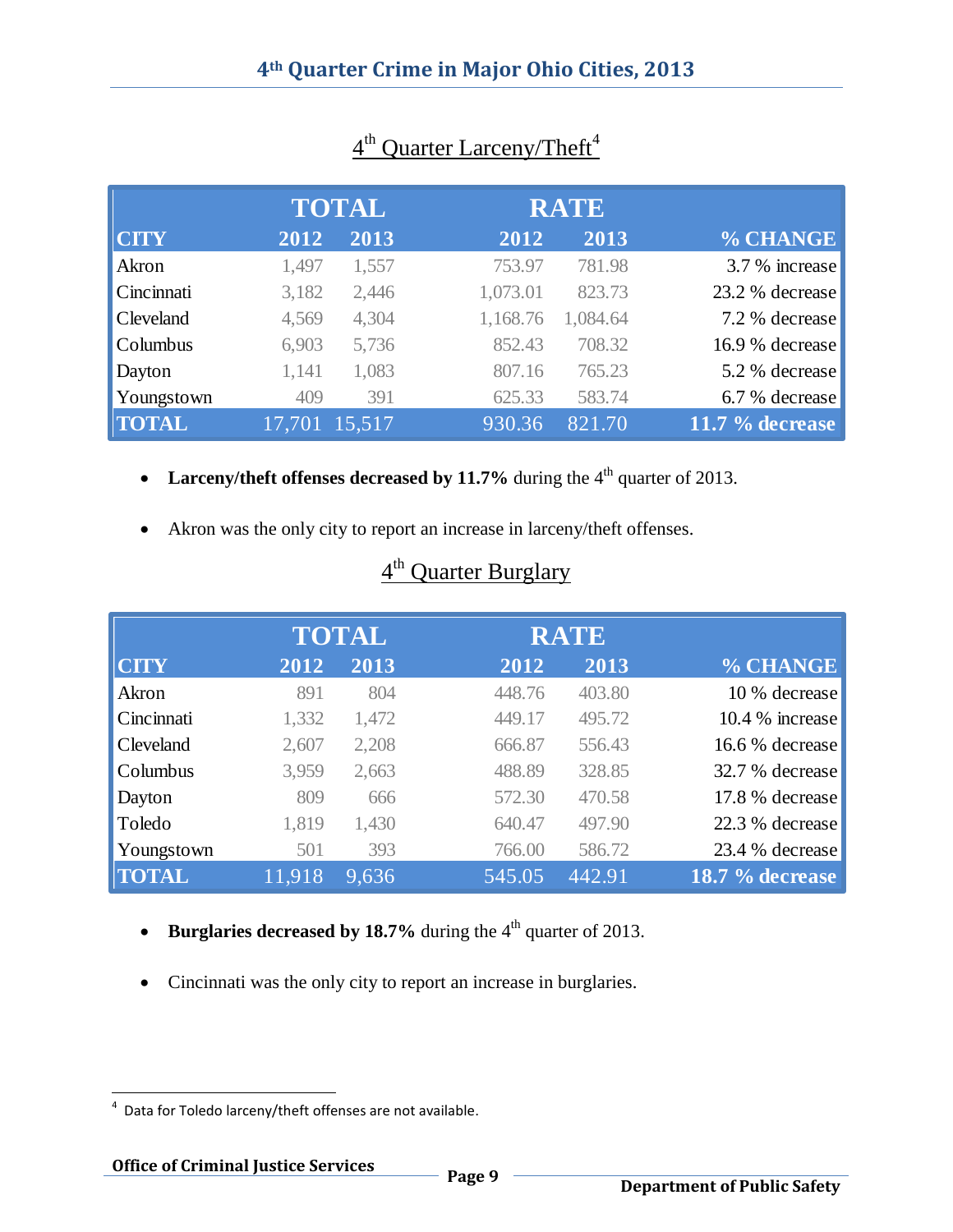|              |       | <b>TOTAL</b> |        | <b>RATE</b> |                 |
|--------------|-------|--------------|--------|-------------|-----------------|
| <b>CTY</b>   | 2012  | 2013         | 2012   | 2013        | % CHANGE        |
| Akron        | 167   | 150          | 84.11  | 75.34       | 10.4 % decrease |
| Cincinnati   | 289   | 298          | 97.45  | 100.36      | 3 % increase    |
| Cleveland    | 1,054 | 983          | 269.61 | 247.72      | 8.1 % decrease  |
| Columbus     | 888   | 881          | 109.66 | 108.79      | 0.8 % decrease  |
| Dayton       | 143   | 148          | 101.16 | 104.57      | 3.4 % increase  |
| Toledo       | 399   | 288          | 140.49 | 100.28      | 28.6 % decrease |
| Youngstown   | 64    | 91           | 97.85  | 135.86      | 38.8 % increase |
| <b>TOTAL</b> | 3,004 | 2,839        | 137.38 | 130.49      | 5.0 % decrease  |

#### 4<sup>th</sup> Quarter Motor Vehicle Theft

- **Motor vehicle thefts decreased by 5.0%** during the 4<sup>th</sup> quarter of 2013.
- Cincinnati, Dayton, and Youngstown were the only cities to report an increase in motor vehicle thefts.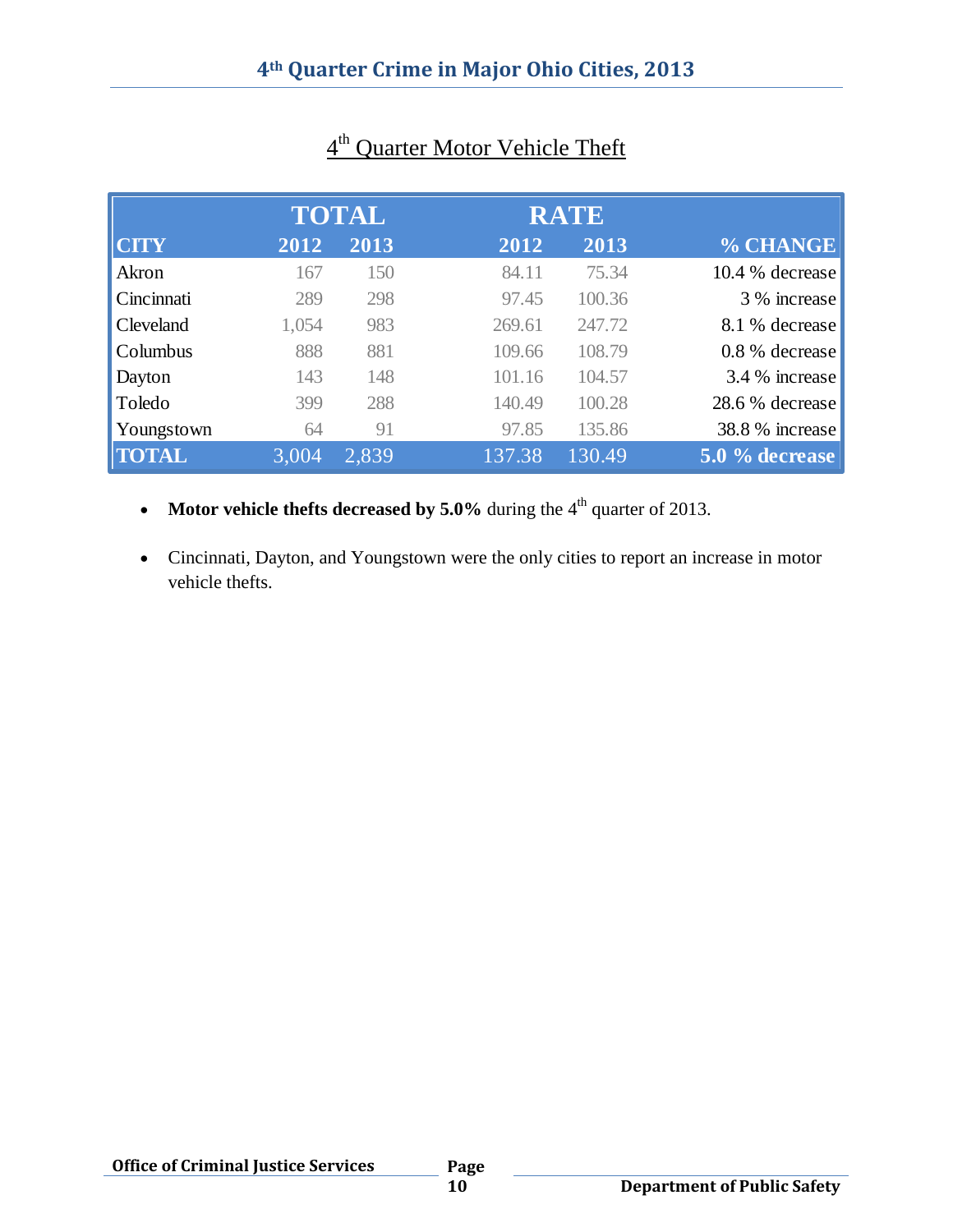#### **4th Quarter Crime in Major Ohio Cities, 2013**

| <b>CITY</b>  |       |       | ROBBERY AGG. ASSAULT FORCIBLE RAPE | <b>MURDER</b> | <b>TOTAL</b> |
|--------------|-------|-------|------------------------------------|---------------|--------------|
| Akron        | 538   | 923   | 161                                | 23            | 1,645        |
| Cincinnati   | 1,632 | 1,147 | 192                                | 69            | 3,040        |
| Cleveland    | 3,533 | 1,834 | 454                                | 56            | 5,877        |
| Dayton       | 533   | 551   | 98                                 | 28            | 1,210        |
| Toledo       | 969   | 1,607 | 98                                 | 29            | 2,703        |
| Youngstown   | 189   | 336   | 30                                 | 19            | 574          |
| <b>TOTAL</b> | 7,394 | 6,398 | 1,033                              | 224           | 15,049       |

#### Violent Crime 2013 YTD: January 1<sup>st</sup> – December 31<sup>st</sup>

#### Property Crime 2013 YTD: January 1<sup>st</sup> – December 31<sup>st</sup>

| <b>CITY</b>      | <b>LARCENY/THEFT</b> | <b>BURGLARY</b> | <b>VEHICLE THEFT</b> | <b>TOTAL</b> |
|------------------|----------------------|-----------------|----------------------|--------------|
| Akron            | 6,094                | 3,154           | 667                  | 9,915        |
| Cincinnati       | 10,488               | 5,496           | 1,307                | 17,291       |
| <b>Cleveland</b> | 17,229               | 8,627           | 4,299                | 30,155       |
| Dayton           | 4,461                | 2,675           | 619                  | 7,755        |
| Toledo           | N/A                  | 5,406           | 1,180                | 6,586        |
| Youngstown       | 1,629                | 1,680           | 312                  | 3,621        |
| <b>TOTAL</b>     | 39,901               | 27,038          | 8,384                | 75,323       |